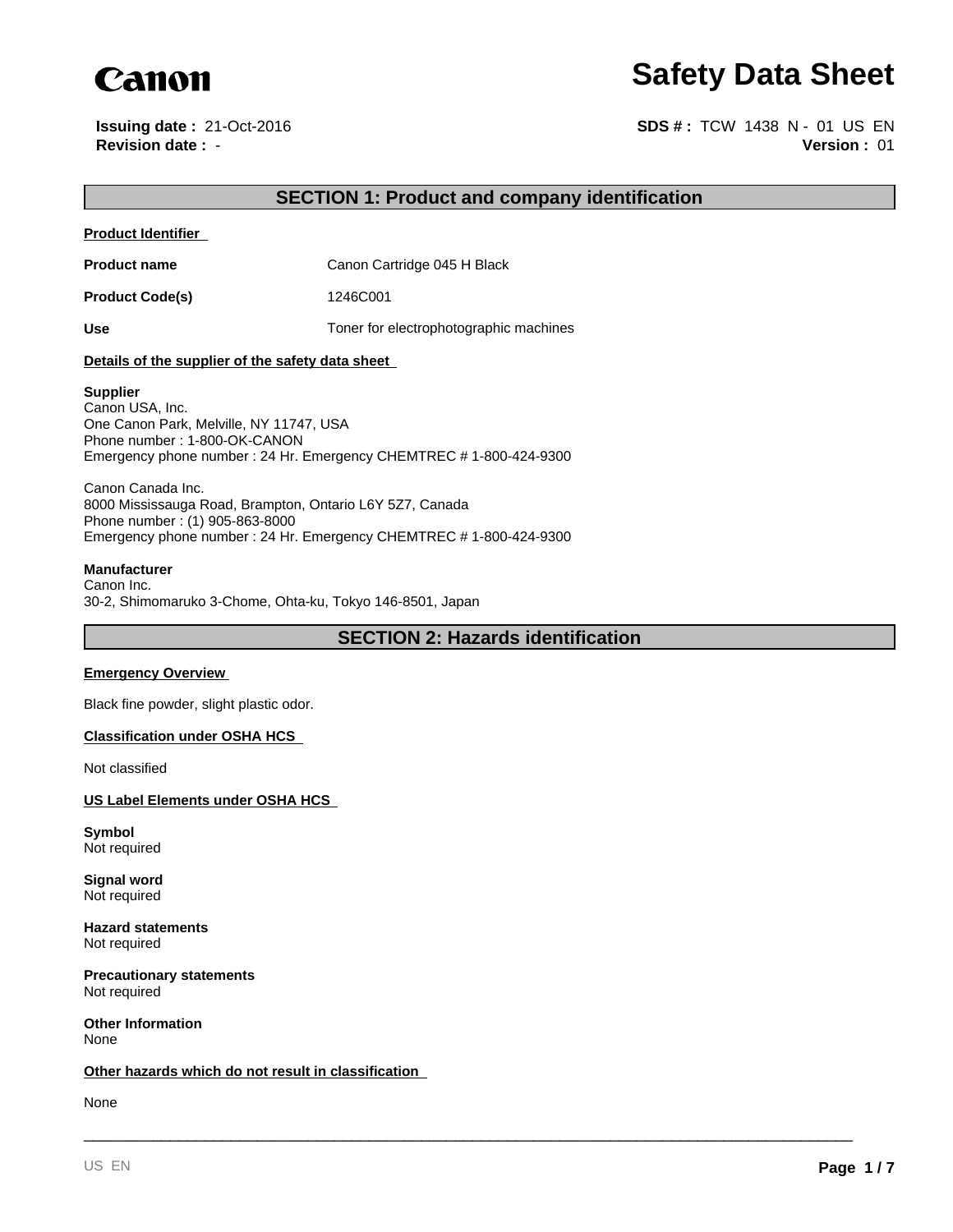# **SECTION 3: Composition/information on ingredients**

\_\_\_\_\_\_\_\_\_\_\_\_\_\_\_\_\_\_\_\_\_\_\_\_\_\_\_\_\_\_\_\_\_\_\_\_\_\_\_\_\_\_\_\_\_\_\_\_\_\_\_\_\_\_\_\_\_\_\_\_\_\_\_\_\_\_\_\_\_\_\_\_\_\_\_\_\_\_\_\_\_\_\_\_\_\_\_\_\_

| <b>Chemical name</b>       | <b>CAS-No</b> | Weight %  |
|----------------------------|---------------|-----------|
| Styrene acrylate copolymer | CВI           | $75 - 85$ |
| Wax                        | CBI           | $5 - 10$  |
| Carbon black               | 1333-86-4     | $5 - 10$  |
| Amorphous silica           | 7631-86-9     |           |

# **SECTION 4: First aid measures**

### **Description of first aid measures**

| <b>Inhalation</b>                                           | Move to fresh air. Get medical attention immediately if symptoms occur.                                             |  |
|-------------------------------------------------------------|---------------------------------------------------------------------------------------------------------------------|--|
| Ingestion                                                   | Rinse mouth. Drink 1 or 2 glasses of water. Get medical attention immediately if symptoms<br>occur.                 |  |
| <b>Skin Contact</b>                                         | Wash off immediately with soap and plenty of water. Get medical attention immediately if<br>symptoms occur.         |  |
| <b>Eye Contact</b>                                          | Flush with plenty of water. Get medical attention immediately if symptoms occur.                                    |  |
| Most important symptoms and effects, both acute and delayed |                                                                                                                     |  |
| <b>Inhalation</b>                                           | None under normal use. Exposure to excessive amounts of dust may cause physical<br>irritation to respiratory tract. |  |
| Ingestion                                                   | None under normal use.                                                                                              |  |
| <b>Skin Contact</b>                                         | None under normal use.                                                                                              |  |
| <b>Eye Contact</b>                                          | None under normal use. May cause slight irritation.                                                                 |  |
| <b>Chronic Effects</b>                                      | None under normal use. Prolonged inhalation of excessive amounts of dust may cause lung<br>damage.                  |  |

# **Indication of any immediate medical attention and special treatment needed**

None

# **SECTION 5: Firefighting measures**

\_\_\_\_\_\_\_\_\_\_\_\_\_\_\_\_\_\_\_\_\_\_\_\_\_\_\_\_\_\_\_\_\_\_\_\_\_\_\_\_\_\_\_\_\_\_\_\_\_\_\_\_\_\_\_\_\_\_\_\_\_\_\_\_\_\_\_\_\_\_\_\_\_\_\_\_\_\_\_\_\_\_\_\_\_\_\_\_\_

# **Extinguishing media**

**Suitable extinguishing media** Use CO<sub>2</sub>, water, dry chemical, or foam.

### **Unsuitable extinguishing media** None

# **Special hazards arising from the substance or mixture**

### **Special Hazard**

May form explosive mixtures with air.

### **Hazardous combustion products**

Carbon dioxide (CO 2), Carbon monoxide (CO)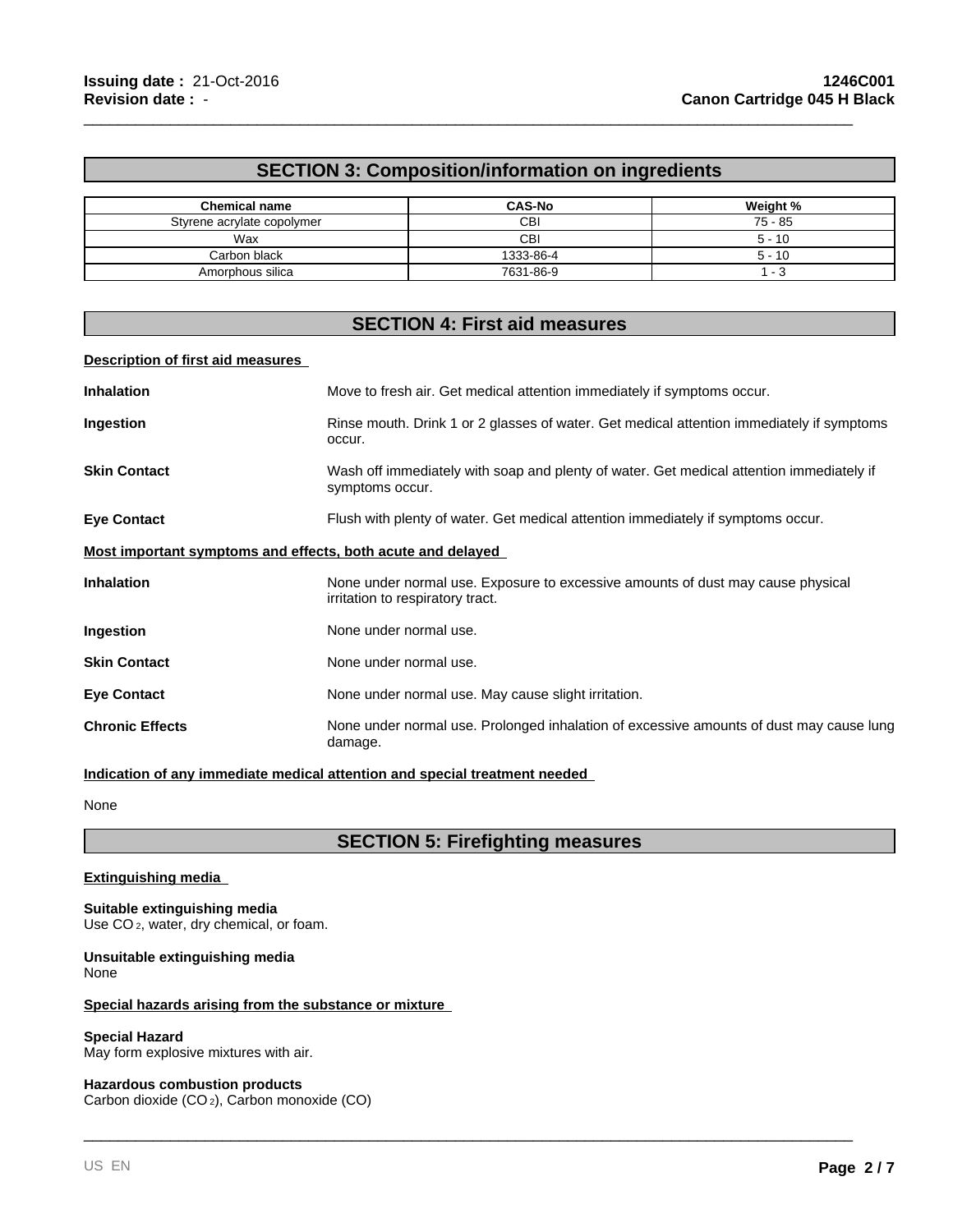## **Advice for firefighters**

# **Special protective equipment for fire-fighters**

None

# **SECTION 6: Accidental release measures**

\_\_\_\_\_\_\_\_\_\_\_\_\_\_\_\_\_\_\_\_\_\_\_\_\_\_\_\_\_\_\_\_\_\_\_\_\_\_\_\_\_\_\_\_\_\_\_\_\_\_\_\_\_\_\_\_\_\_\_\_\_\_\_\_\_\_\_\_\_\_\_\_\_\_\_\_\_\_\_\_\_\_\_\_\_\_\_\_\_

### **Personal precautions, protective equipment and emergency procedures**

Avoid breathing dust. Avoid contact with skin, eyes and clothing.

### **Environmental Precautions**

Keep out of waterways.

### **Methods and material for containment and cleaning up**

Clean up promptly by scoop or vacuum. If a vacuum cleaner is used, be sure to use a model with dust explosion safety measures. May form explosive mixtures with air.

### **Other Information**

None

# **SECTION 7: Handling and storage**

### **Precautions for safe handling**

Avoid breathing dust. Avoid contact with skin, eyes and clothing. Clean contaminated surface thoroughly. Use only with adequate ventilation.

# **Conditions for safe storage, including any incompatibilities**

Keep in a dry, cool and well-ventilated place. Keep out of the reach of children. Incompatible with oxidizing agents.

# **SECTION 8: Exposure controls/personal protection**

# **Exposure guidelines**

| <b>Chemical name</b>          | <b>OSHA PEL</b>                                        | <b>ACGIH TLV</b>                           |
|-------------------------------|--------------------------------------------------------|--------------------------------------------|
| Carbon black<br>1333-86-4     | TWA: $3.5 \text{ mg/m}^3$                              | TWA: $3 \text{ mg/m}^3$ inhalable fraction |
| Amorphous silica<br>7631-86-9 | TWA: 20 mppcf<br>$(80)/(%$ SiO2) mg/m <sup>3</sup> TWA | None                                       |

**Appropriate engineering controls** None under normal use conditions.

**Individual protection measures, such as personal protective equipment**

**Eve/face Protection** Not required under normal use. **Skin Protection** Not required under normal use. **Respiratory Protection** Not required under normal use.

# **SECTION 9: Physical and chemical properties**

# **Information on basic physical and chemical properties**

**Odor** Slight odor

**Appearance Black** ; powder **Odor threshold No data available No data available** 

\_\_\_\_\_\_\_\_\_\_\_\_\_\_\_\_\_\_\_\_\_\_\_\_\_\_\_\_\_\_\_\_\_\_\_\_\_\_\_\_\_\_\_\_\_\_\_\_\_\_\_\_\_\_\_\_\_\_\_\_\_\_\_\_\_\_\_\_\_\_\_\_\_\_\_\_\_\_\_\_\_\_\_\_\_\_\_\_\_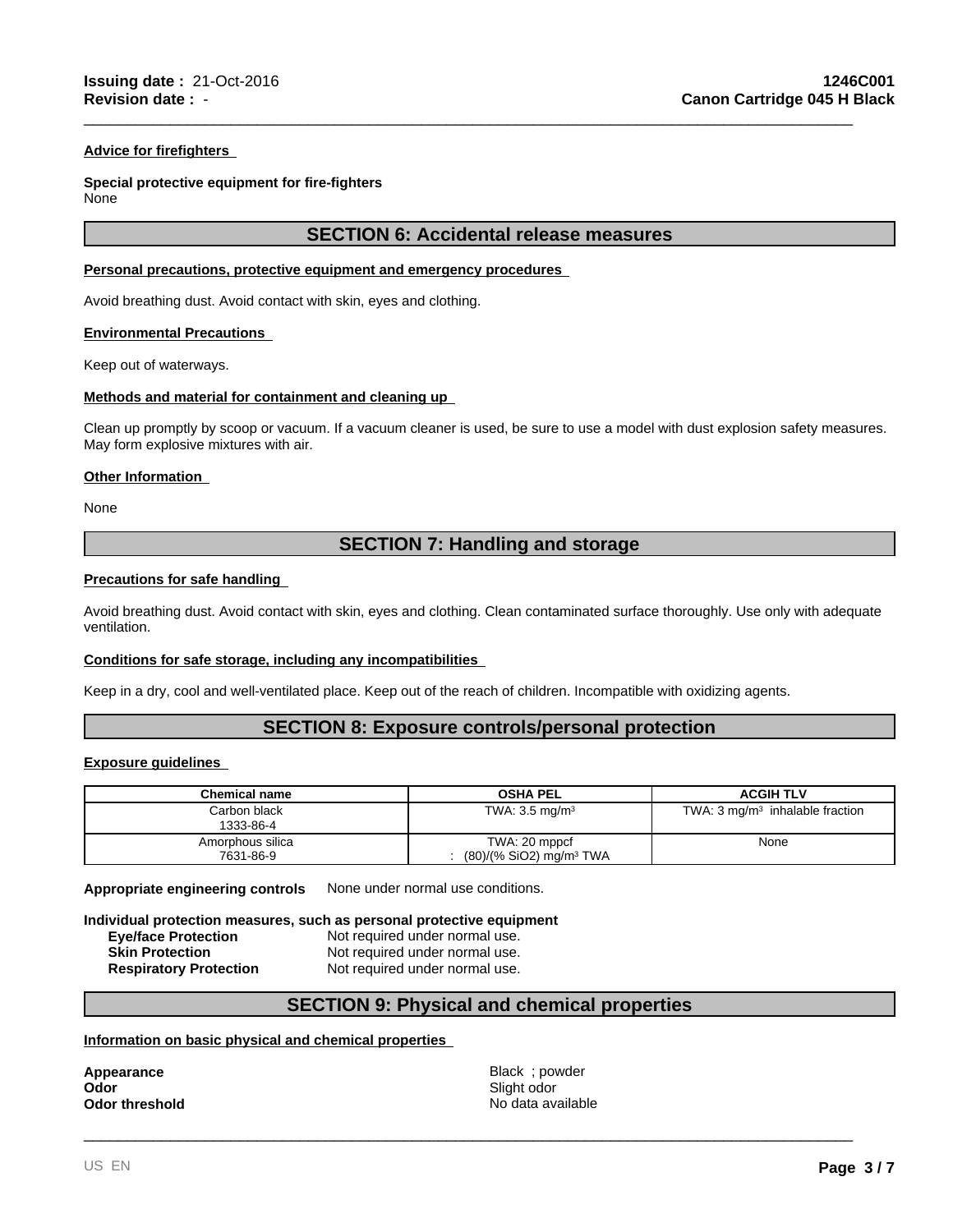**Evaporation Rate**<br> **Example:** Not Applicable<br> **Elammability (solid, gas)**<br> **Example:** Not flammable; estimated **Flammability (solid, gas) Flammability Limits in Air Upper Flammability Limit**<br> **Lower Flammability Limit**<br> **Lower Flammability Limit Lower Flammability Limit Vapor pressure** Not Applicable Vapor density and the Vapor density of Applicable Vapor density and the Vapor density of  $\mathbb{R}^n$ **Vapor density** Not Applicable Not Applicable Not Applicable Not Applicable Not Applicable Not Applicable Not Applicable Not Applicable Not Applicable Not Applicable Not Applicable Not Applicable Not Applicable Not Applica **Relative density**<br>Solubility(ies) **Partition coefficient: n-octanol/water Flash Point (°C) Melting/Freezing point (°C) Autoignition Temperature (°C) Decomposition Temperature (°C)** > 200 **Boiling Point/Range (°C) Viscosity (mPa s)**

# **Other Information**

No data available

**pH** Not Applicable Not Applicable<br>Not Applicable 80 - 130 (Softening point)

\_\_\_\_\_\_\_\_\_\_\_\_\_\_\_\_\_\_\_\_\_\_\_\_\_\_\_\_\_\_\_\_\_\_\_\_\_\_\_\_\_\_\_\_\_\_\_\_\_\_\_\_\_\_\_\_\_\_\_\_\_\_\_\_\_\_\_\_\_\_\_\_\_\_\_\_\_\_\_\_\_\_\_\_\_\_\_\_\_

Organic solvent; partly soluble<br>Not Applicable Not Applicable No data available

# **SECTION 10: Stability and reactivity**

# **Reactivity**

None

# **Chemical stability**

**Stable** 

### **Possibility of Hazardous Reactions**

None

# **Conditions to Avoid**

None

# **Incompatible materials**

Acids, Bases, Oxidizing agents, Reducing agents.

# **Hazardous Decomposition Products**

Carbon dioxide (CO 2), Carbon monoxide (CO)

# **SECTION 11: Toxicological information**

\_\_\_\_\_\_\_\_\_\_\_\_\_\_\_\_\_\_\_\_\_\_\_\_\_\_\_\_\_\_\_\_\_\_\_\_\_\_\_\_\_\_\_\_\_\_\_\_\_\_\_\_\_\_\_\_\_\_\_\_\_\_\_\_\_\_\_\_\_\_\_\_\_\_\_\_\_\_\_\_\_\_\_\_\_\_\_\_\_

### **Information on toxicological effects**

| <b>Acute toxicity</b>             | Estimate: $LD50 > 2000$ mg/kg (Ingestion)                |  |
|-----------------------------------|----------------------------------------------------------|--|
| <b>Skin corrosion/irritation</b>  | Estimate: Non-irritant                                   |  |
| Serious eye damage/eye irritation | Estimate: Transient slight conjunctival irritation only. |  |
| <b>Sensitization</b>              | Estimate: Non-sensitizing                                |  |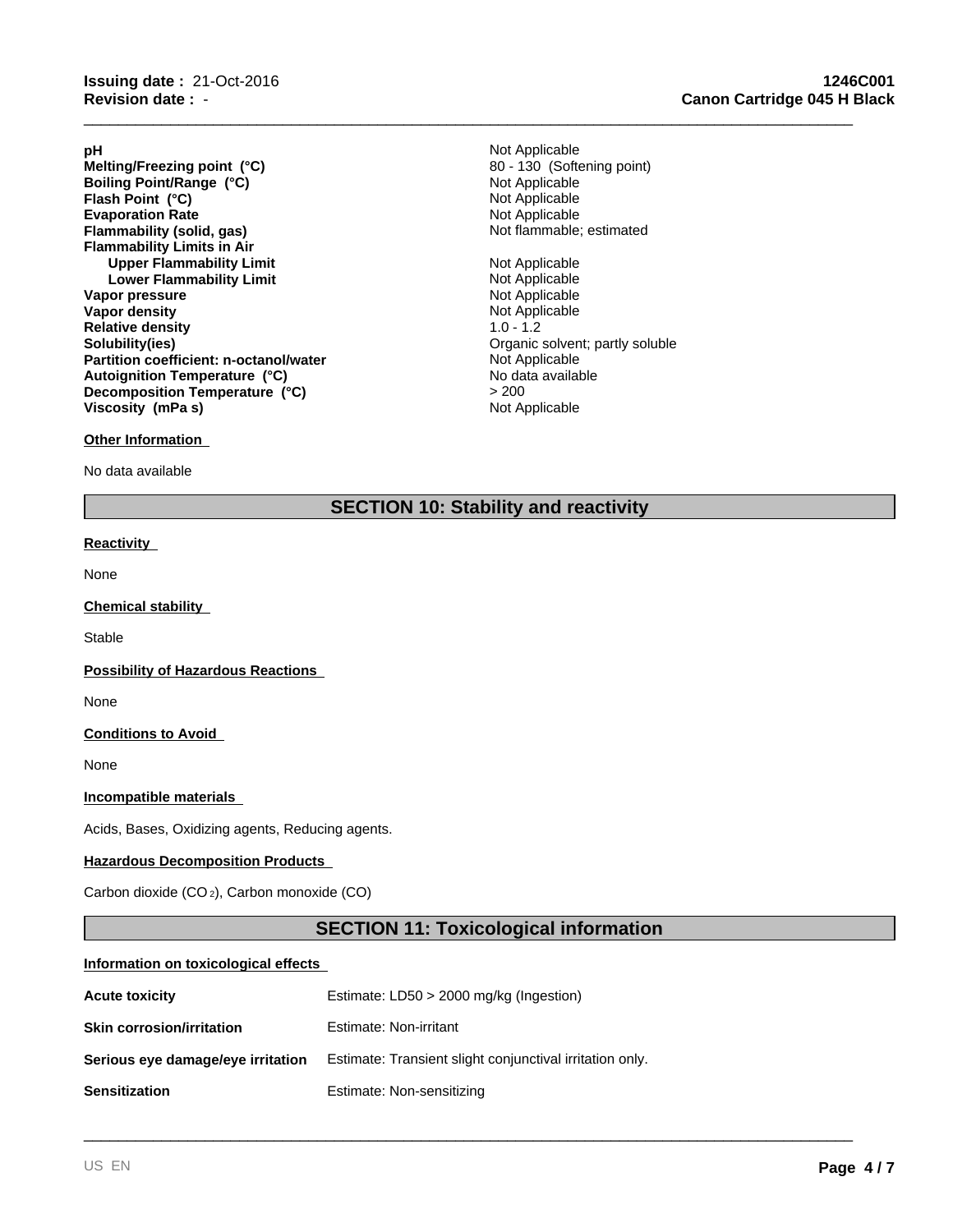| Germ cell mutagenicity          | Ames Test (S. typhimurium, E. coli): Negative                                                                                                                                                                                                                                                                                                                                                                                                                                                                                                                                                                                                             |
|---------------------------------|-----------------------------------------------------------------------------------------------------------------------------------------------------------------------------------------------------------------------------------------------------------------------------------------------------------------------------------------------------------------------------------------------------------------------------------------------------------------------------------------------------------------------------------------------------------------------------------------------------------------------------------------------------------|
| Carcinogenicity                 | The IARC evaluated carbon black as a Group 2B carcinogen, for which there is inadequate<br>human evidence, but sufficient animal evidence. The latter is based upon the development<br>of lung tumors in rats receiving chronic inhalation exposure to powdered carbon black at<br>levels that induce particle overload of the lung.<br>However, there is a two-year inhalation study of a toner containing carbon black which<br>demonstrated no association between toner exposure and tumor development in rats.                                                                                                                                       |
| <b>Reproductive Toxicity</b>    | No data available                                                                                                                                                                                                                                                                                                                                                                                                                                                                                                                                                                                                                                         |
| <b>STOT - single exposure</b>   | No data available                                                                                                                                                                                                                                                                                                                                                                                                                                                                                                                                                                                                                                         |
| <b>STOT - repeated exposure</b> | Muhle et al. reported pulmonary response upon chronic inhalation exposure in rats to a<br>toner enriched in respirable-sized particles compared to commercial toner. No pulmonary<br>change was found at 1 mg/m <sup>3</sup> which is most relevant to potential human exposure. A<br>minimal to mild degree of fibrosis was noted in 22% of the animals at 4 mg/m <sup>3</sup> , and a mild<br>to moderate degree of fibrosis was observed in 92% of the animals at 16 mg/m <sup>3</sup> .<br>These findings are attributed to "lung overloading", a generic response to excessive<br>amounts of any dust retained in the lung for a prolonged interval. |
| <b>Aspiration hazard</b>        | No data available                                                                                                                                                                                                                                                                                                                                                                                                                                                                                                                                                                                                                                         |
| <b>Other Information</b>        | No data available                                                                                                                                                                                                                                                                                                                                                                                                                                                                                                                                                                                                                                         |

\_\_\_\_\_\_\_\_\_\_\_\_\_\_\_\_\_\_\_\_\_\_\_\_\_\_\_\_\_\_\_\_\_\_\_\_\_\_\_\_\_\_\_\_\_\_\_\_\_\_\_\_\_\_\_\_\_\_\_\_\_\_\_\_\_\_\_\_\_\_\_\_\_\_\_\_\_\_\_\_\_\_\_\_\_\_\_\_\_

# **SECTION 12: Ecological information**

# **Toxicity**

# **Ecotoxicity effects**

Fish, 96h LC50 > 100 mg/l Crustaceans, 48h EC50 > 100 mg/l Algae, ErC50(0-72h) > 100 mg/l

# **Persistence and degradability**

No data available

# **Bioaccumulative potential**

No data available

# **Mobility in soil**

No data available

# **Other adverse effects**

No data available

# **SECTION 13: Disposal considerations**

### **Waste treatment methods**

DO NOT put toner or a toner container into fire. Heated toner may cause severe burns. DO NOT dispose of a toner container in a plastic crusher. Use a facility with dust explosion prevention measures. Finely dispersed particles form explosive mixtures with air. Dispose of in accordance with local regulations.

# **SECTION 14: Transport information**

\_\_\_\_\_\_\_\_\_\_\_\_\_\_\_\_\_\_\_\_\_\_\_\_\_\_\_\_\_\_\_\_\_\_\_\_\_\_\_\_\_\_\_\_\_\_\_\_\_\_\_\_\_\_\_\_\_\_\_\_\_\_\_\_\_\_\_\_\_\_\_\_\_\_\_\_\_\_\_\_\_\_\_\_\_\_\_\_\_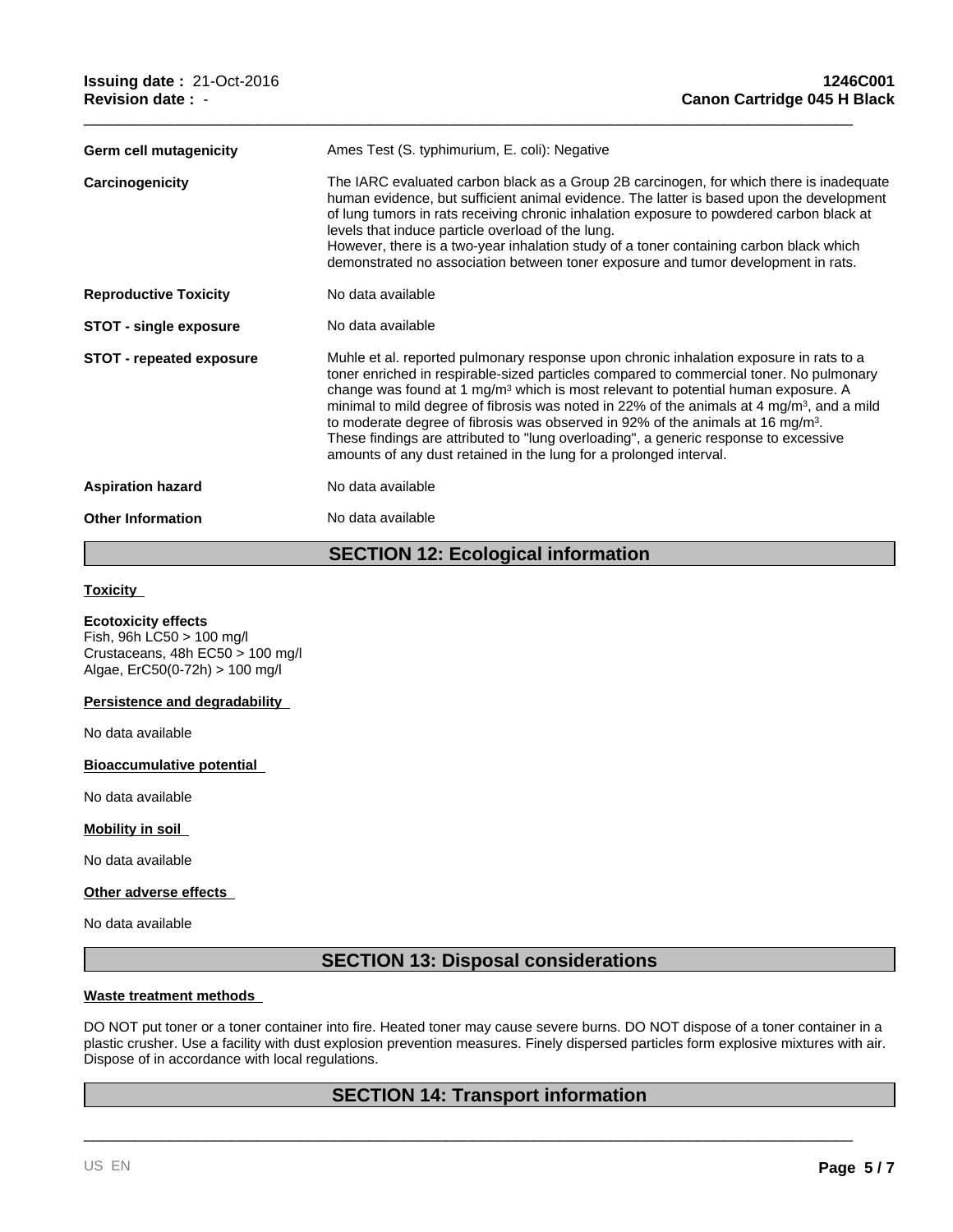| UN number                                                                    | None                                           |
|------------------------------------------------------------------------------|------------------------------------------------|
| UN Proper Shipping Name                                                      | None                                           |
| <b>Transport Hazard Class</b>                                                | None                                           |
| <b>Packing Group</b>                                                         | None                                           |
| <b>Environmental Hazards</b>                                                 | No special environmental precautions required. |
| <b>Special Precautions for users</b>                                         | None                                           |
| Transport in bulk according to Annex II of<br><b>MARPOL and the IBC Code</b> | Not Applicable                                 |

# **SECTION 15: Regulatory information**

\_\_\_\_\_\_\_\_\_\_\_\_\_\_\_\_\_\_\_\_\_\_\_\_\_\_\_\_\_\_\_\_\_\_\_\_\_\_\_\_\_\_\_\_\_\_\_\_\_\_\_\_\_\_\_\_\_\_\_\_\_\_\_\_\_\_\_\_\_\_\_\_\_\_\_\_\_\_\_\_\_\_\_\_\_\_\_\_\_

# **Safety, health and environmental regulations specific for the product in question**

**TSCA Sec. 4,5,6,7,8,12b** None **SARA Title III Sec. 313** None **California Proposition 65** None **CEPA Sec. 81** None (Manufactured Item)<br> **HPA (WHMIS)** None (Manufactured Article **Other Information** None

**None (Manufactured Article)** 

# **SECTION 16: Other information**

# **Key literature references and sources for data**

- U.S. Department of Labor, 29CFR Part 1910

- U.S. Environmental Protection Agency, 40CFR Part 372
- U.S. Environmental Protection Agency, 40CFR Part 700-799
- U.S. Consumer Product Safety Commission, 16CFR Part 1500
- ACGIH, Threshold Limit Values for Chemical Substances and Physical Agents and Biological Exposure Indices
- U.S. Department of Health and Human Services National Toxicology Program, Annual Report on Carcinogens
- World Health Organization International Agency for Research on Cancer, IARC Monographs on the Evaluation on the Carcinogenic Risk of Chemicals to Humans
- California EPA, Code of Regulations Title 27. Division 4. Chapter 1. Safe Drinking Water and Toxic Enforcement Act of 1986

\_\_\_\_\_\_\_\_\_\_\_\_\_\_\_\_\_\_\_\_\_\_\_\_\_\_\_\_\_\_\_\_\_\_\_\_\_\_\_\_\_\_\_\_\_\_\_\_\_\_\_\_\_\_\_\_\_\_\_\_\_\_\_\_\_\_\_\_\_\_\_\_\_\_\_\_\_\_\_\_\_\_\_\_\_\_\_\_\_

- Environment Canada, Canadian Environmental Protection Act, 1999
- Health Canada, Hazardous Products Act, and Controlled Products Regulations
- Canada Workplace Hazardous Materials Information System

# **Key or legend to abbreviations and acronyms used in the safety data sheet**

- OSHA HCS: Occupational Safety and Health Act, Hazard Communication Standard (USA)
- FHSA: Federal Hazardous Substances Act
- IARC: International Agency for Research on Cancer
- OSHA PEL: PEL(Permissible Exposure Limit) under Occupational Safety and Health Administration (USA)
- ACGIH TLV: TLV(Threshold Limit Value) under American Conference of Governmental Industrial Hygienists
- TWA: Time Weighted Average
- STEL: Short Term Exposure Limit
- TSCA: Toxic Substances Control Act
- SARA Title III: SARA Title III of the Superfund Amendments and Reauthorization Act of 1986
- Proposition 65: Safe Drinking Water and Toxic Enforcement Act of 1986
- CEPA: Canadian Environmental Protection Act, 1999
- HPA: Hazardous Products Act
- WHMIS: Workplace Hazardous Materials Information System
- CBI: Confidential Business Information

# **Issuing date :** 21-Oct-2016